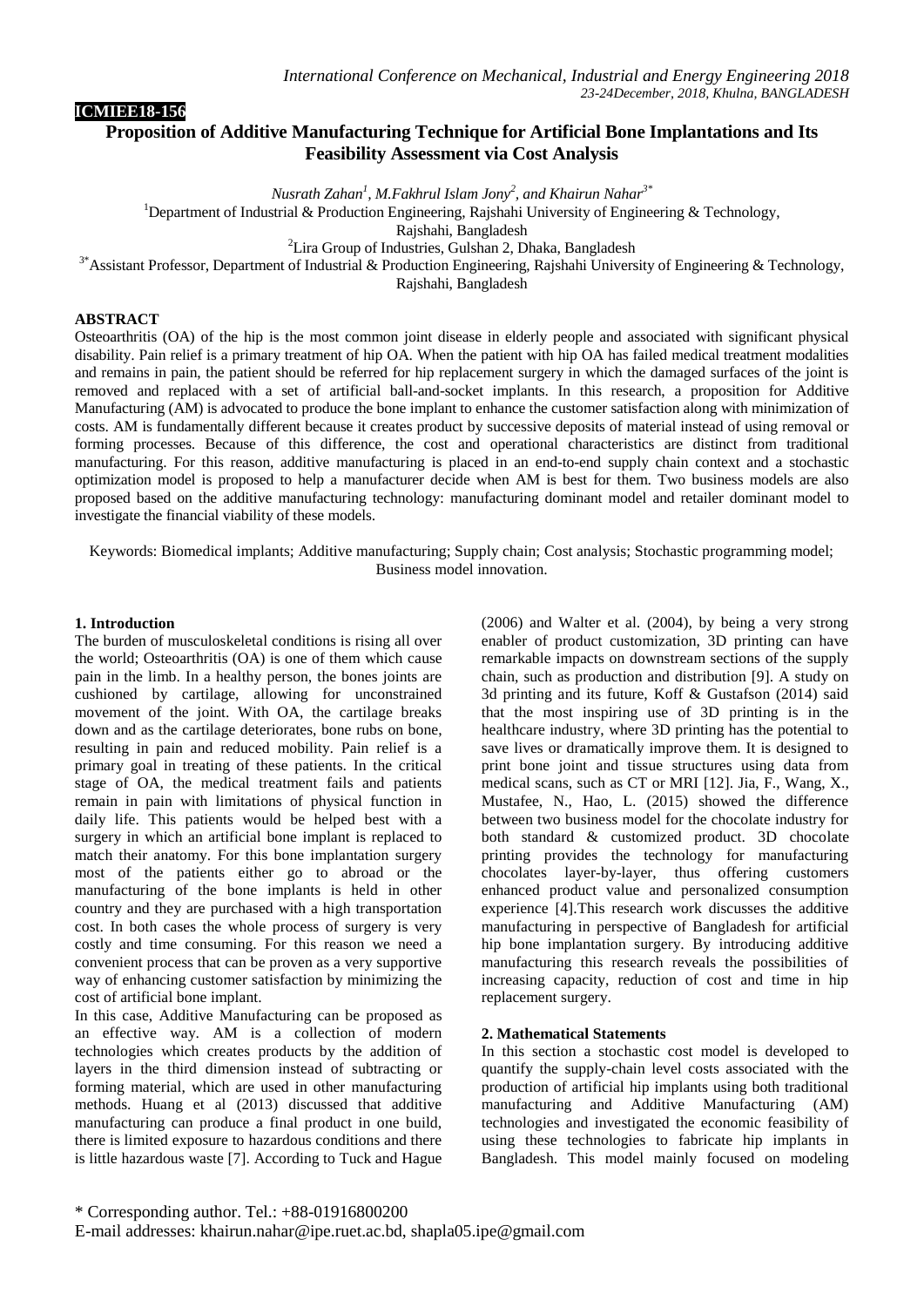system-level costs such as inventory, transportation the effects of product lead time on the overall transportation costs.

2.1 Model formulation: Let's consider a scenario where a set of customers (*C*) need a set of products (*I*) in a set of time periods  $(T)$ . The products  $(I)$  can be manufactured by a set of traditional manufacturing plants (*P*) and a set of Additive manufacturing plants (*A*). Both traditional and Additive manufacturing plants receive product materials from a group of suppliers (*S*). There are costs associated with supplier selection, product transportation, facilities opening and operating, inventory management, and production. Our approach here is to design an effective supply chain considering possible use of traditional manufacturing system or Additive manufacturing systems. We have developed a MILP model to get optimal configuration of a supply chain variant.

#### Sets:

*a*: Set of Additive manufacturing plants; *c*: Set of customers; *i*: Set of products; *p*: Set of traditional manufacturing plants; *s*: Set of suppliers; *t*: Set of time periods; *w*: Set of warehouse.

General Parameters:

- i. *demand*  $\dot{u}$ : demand of product<br>ii. *mfg capacity<sub>ni</sub>*: TM plant cap
- *mfg\_capacity<sub>pit</sub>*: **TM** plant capacity
- iii. *mfg\_var\_costpit*: TM variable cost
- iv. *mfg\_oper\_costpit*: TM plant operation cost
- v. *mfg\_open\_costp*: TM opening cost
- Distribution Parameters:
	- i. *wh\_var\_costwit*: warehouse variable cost
	- ii. *wh\_oper\_costwit*: warehouse operating cost
	- iii. *wh\_open\_costw*: warehouse opening cost
- Supply Parameters:
	- i. *supplier\_capacitysit*: Supplier capacity
	- ii. *tsupplier\_cost<sub>sit</sub>*: supplier unit cost for TM plant
	- iii. *amsupplier\_costsit*: supplier unit cost for AM plant

Additive manufacturing Parameters:

- i. *am\_mach\_hours<sub>at</sub>*: AM machine capacity<br>ii. *am\_cap\_usage<sub>tion</sub>*: hours to build 1 produ
- ii. *am\_cap\_usage*<sub>*it(w*)</sub>: hours to build 1 product
- iii. *am\_oper\_costait*: AM plants operating cost
- iv. *am\_mach\_purchcostait*: AM machine purchase cost
- v. *am\_mat\_cost<sub>t(w)</sub>*: AM materials cost per KG
- vi. *am\_mat\_usageit*: AM materials usage per product
- vii. *am\_open\_costa*: AM location opening cost
- viii. *am\_var\_costait*: AM variable cost

Transportation Parameters:

- i. *am\_trans\_costacit*: unit transportation cost from AM location to customer
- ii. *ib\_trans\_costpwit*: unit transportation cost from TM plant to warehouse
- iii. *ob\_trans\_costpwit*: unit transportation cost from warehouse to customer
- iv. *tsupply\_trans\_costspit*: unit transportation cost from supplier to TM plant
- v. *amsupply\_trans\_costsait*: unit transportation cost

#### from supplier to AM plant

#### Inventory Parameters:

- i. *aii<sub>a</sub>*: AM plant's starting inventory<br>ii. *inventory hold cost<sub>i</sub>*: holding cost
- ii. *inventory\_hold\_cost<sup>i</sup>* : holding cost
- iii.  $pi_p$ : TM plant's starting inventory<br>iv.  $wii_w$ : warehouse starting inventory
- iv.  $wii_w$ : warehouse starting inventory<br>v.  $M$ : a sufficiently large number
- *M*: a sufficiently large number

Integer Decision Variables:

- i. *aii<sub>ait</sub>*: AM starting inventory<br>ii. *aei<sub>ai</sub>*: AM ending inventory
- ii. *aei*<sub>ait</sub>: AM ending inventory<br>iii. *pii<sub>nit</sub>*: TM starting inventory
- *pii<sub>nit</sub>*: **TM** starting inventory
- iv. *peipit*: TM ending inventory
- v. *wiiwit*: warehouse starting inventory
- vi. *weiwit*: warehouse ending inventory
- vii. *fspspit*: supply of materials for product i from supplier s to manufacturer p at time t
- viii. *fsasait*: supply of materials for product i from supplier s to AM plant *a* at time t
- ix. *fpw<sub>pwit</sub>*: supply of product i from TM plant p to warehouse w at time t
- x. *fwcwcit*: supply of product i from warehouse w to customer c at time t
- xi. *facacit*: supply of product i from AM plant a to customer *c* at time t
- xii. *am\_oper\_machinesait*: number of AM machines operating at time t to produce i
- xiii. *am\_productionait*: no. of product i is produced by AM plant a at time
- xiv. *p\_production (P,I,T):* no. of product i is produced by TM plant p at time t

Binary Decision Variables:

- i.  $y_{\text{wcit}} = 1$  if customer c gets supply of product i from warehouse w at time t
- ii.  $z_{\text{acit}} = 1$  if customer c gets supply of product i from Additive manufacturing plant a at time t
- iii.  $x_{\text{wcit}} = 1$  if warehouse w is open for product i at time t
- iv. *xaait* =1 if Additive manufacturing plant a is open for product i at time t
- v.  $xp_{pit} = 1$  if traditional manufacturing plant p is open for product i at time t
- vi. *spspi*<sup>t</sup> =1 if supplier s supplies material for product i to plant p at time t
- vii.  $sa_{sait} = 1$  if supplier s supply material for product i to AM plant a at time t

The formulation is the following:

Minimize

 $\sum_{s \in S} \sum_{p \in P} \sum_{i \in I} \sum_{t \in T} t supply\_trans\_cost_{split} * fsp_{split} +$  $\sum_{s \in S} \sum_{a \in A} \sum_{i \in I} \sum_{t \in T}$  amsupply\_trans\_cost<sub>sait</sub> \* fsa<sub>sait</sub>  $+ \sum_{p \in P} \sum_{w \in W} \sum_{i \in I} \sum_{t \in T} i b_{\text{r}} trans_{\text{r}} cost_{\text{pwt}} * f p w_{\text{pwt}} +$  $\sum_{w \in W} \sum_{c \in C} \sum_{i \in I} \sum_{t \in T} ob\_trans\_cost_{wcit} * fwc_{wcit} +$  $\sum_{a \in A}$   $\sum_{c \in C}$   $\sum_{i \in I}$   $\sum_{t \in T}$  am\_trans\_cost<sub>acit</sub> \* fac<sub>acit</sub> +  $\sum_{w \in W} \sum_{i \in I} \sum_{t \in T}$  wei<sub>wit</sub> \* inventory\_hold\_cost<sub>i</sub> +  $\sum_{p \in P} \sum_{i \in I} \sum_{t \in T} pei_{pit} * inventory\_hold\_cost_i +$  $\sum_{a \in A} \sum_{i \in I} \sum_{t \in T} aei_{pit} * inventory\_hold\_cost_i$  $+ \sum_{a \in A} \sum_{i \in I} \sum_{t \in T} am\_var\_cost_{air} * am\_production_{air}$  $+ \sum_{p \in P} \sum_{i \in I} \sum_{t \in T} mfg\_var\_cost_{pit} * p\_production_{pit}$  $+ \sum_{p \in P} \sum_{i \in I} \sum_{t \in T} x p_{pi} * mfg\_open\_cost_p +$  $\sum_{a \in A} \sum_{i \in I} \sum_{t \in T} x a_{ait} * am\_open\_cost_a +$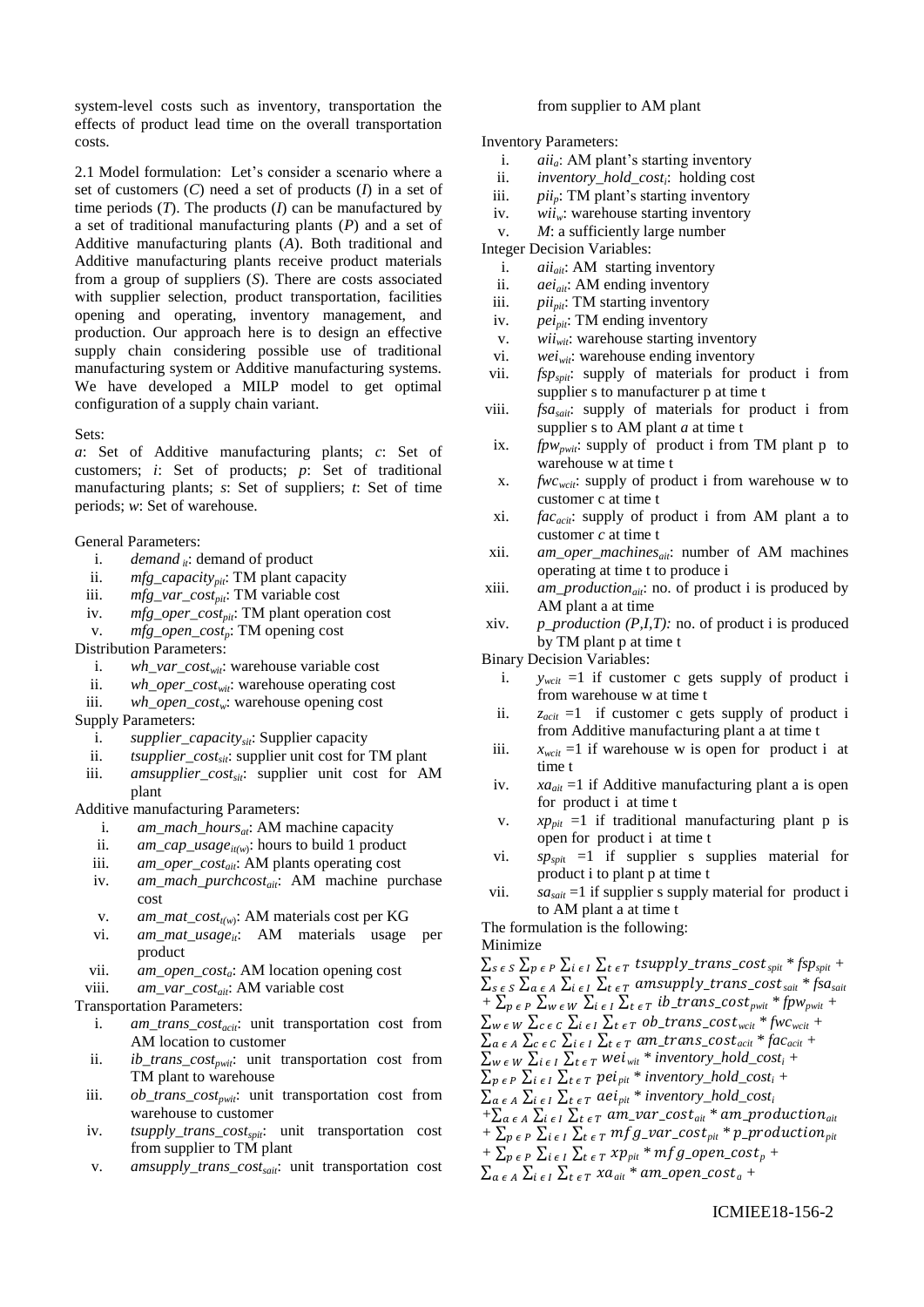$\sum_{s \in S} \sum_{a \in A} \sum_{i \in I} \sum_{t \in T}$  amsupply\_cost<sub>sit</sub> \* sa<sub>sait</sub> +  $\sum_{p \in P} \sum_{i \in I} \sum_{t \in T} mfg\_oper\_cost_{pit} * xp_{pit} +$  $\sum_{a \in A} \sum_{i \in I} \sum_{t \in T} am\_oper\_cost_{air} * xa_{air} + \sum_{w \in W} \sum_{i \in I} \sum_{t \in T} wh\_oper\_cost_{wit} * xw_{wit}$  .....(1)  $\sum_{w \in W} \sum_{i \in I} \sum_{t \in T} wh\_oper\_cost_{wit} * xw_{wit}$ The objective function is to minimize total supply chain cost. Subject to…  $\sum_{w \in W} \sum_{i \in I} y_{wait} + \sum_{a \in A} \sum_{i \in I} z_{acit} = 1$  ...(2) Every customer is served by either warehouse or AM plant  $xw_{wit} \geq y_{wcit}$ , ...(3) If a customer is assigned to a warehouse then that warehouse must be up  $xa_{air} \geq z_{acit}$ , ...(4) If a customer is assigned to a AM plant then that plant must be up  $fwc_{wcit} = y_{wcit} * demand_{cit}$  ........(5) Amount of flow from warehouse w to customer c for product i at time t  $fac_{acit} = z_{acit} * demand_{cit}$  ....... (6) Amount of flow from Additive manufacturing plant a to customer c for product I at time t  $wii_{wit} + \sum_{p \in P} fpw_{pwit} = wei_{wit} + \sum_{c \in C} fwc_{wcit}....(7)$ Flow balance for warehouse *wiiwit = wiiw,* ....….. (8) At time  $t = 1$  every warehouse has a given inventory *wiiwit = weiwi(t-1),* …(9) At time  $t > 1$  initial inventory is the ending inventory of t-1 time period  $pi_{pit} + \sum_{s \in S} fsp_{split} = pei_{pit} + \sum_{w \in W} fpw_{pwit}$  .. (10) Flow balance for traditional plant *piiwit = piip,* ...….. (11) At time  $t = 1$  every manufacturing plant has a given inventory  $pi_{wit} = pei_{pi(t-1)}$ *,* ……(12) At time  $t > 1$  initial inventory is equivalent to the ending inventory of t-1 time period  $aii_{pit} + \sum_{s \in S} fsa_{sait} = aei_{ait} + \sum_{c \in C} fac_{acib}$  .... (13) Flow balance for Additive manufacturing  $aii_{ait} = aii_{at}$  (14) at time  $= 1$  AM plant has a given inventory *aiiait = aeiai(t-1),* ……(15) At time  $t > 1$  initial inventory of AM plant is equivalent to the ending inventory of t-1 time period  $pi_{pit} + \sum_{w \in W} fpw_{pwit} - pei_{pit} \leq mfg\_capacity_{pit}$ , … (16) Capacity constraint for traditional factory  $aii_{pit} + \sum_{c \in C} fac_{acit} - aei_{ait} \leq am\_mach\_hours_{ait} *$  $am\_oper\_machines_{air}/am\_cap\_usage_{ib}$  (17) Capacity constraint for Additive manufacturing plant  $\sum_{a \in A} f \, s a_{sait} + \sum_{p \in P} f \, s a_{s pit} \leq \text{supplier\_capacity}_{sit} \quad \dots (18)$ Capacity constraint for supplier *am\_production*<sub>ait</sub> =  $a^{i}i_{ait}$  +  $\sum_{c \in C} fac_{acit}$  –  $ae^{i}_{ait}$ …. (19) Total production at AM plant at time t  $p\_production_{pit} = pi i_{ait} + \sum_{w \in W} f p w_{p wit} - pe i_{ait} \dots (20)$ Total production at traditional plant at time t  $p\_production_{pit} \leq xp_{pit} * M$  .... (21) If there is a production from a traditional plant than that traditional plant must be up

 $\sum_{w \in W} \sum_{i \in I} \sum_{t \in T} xw_{wit} * wh\_open\_cos_w +$ 

 $\sum_{s \in S} \sum_{p \in P} \sum_{i \in I} \sum_{t \in T} t$ supplier\_cost<sub>sit</sub> \* sps<sub>pit</sub> +

 $am\_production_{pit} \leq x a_{pit} * M$  ….(22) If there is a production from a AM plant than that AM plant must be up *fsasait sasait \* M, …………*(23) If there is a flow from a supplier to a AM plant then that supplier-plant relation is on *fspspit spspit \* M,* …… (24) If there is a flow from a supplier to a traditional plant then that supplier-plant relation is on *am\_oper\_machinesait = am\_productionait / am\_mach\_hoursait,* … (25) Number of AM machines required to run at time t in AM plant.

2.2Numerical Illustration

In this section, data gathered from the professionals and 6Axis technologies are applied to the above model and solved by using the GAMS software to find the best possible solution. The input data and result of the decision variables are given in Table 1 and Table 2. Finally the total supply chain costs of both models are presented in Table 3.

| Table 1 Input Parameters    |            |                   |            |  |
|-----------------------------|------------|-------------------|------------|--|
| <b>General</b>              |            | AM                | Unit       |  |
| <b>Parameters</b>           | Unit       | <b>Parameters</b> |            |  |
|                             |            | am_mach_h         |            |  |
|                             | 238        | $ours_{at}$       | 2400       |  |
|                             | 364        | $am\_cap\_us$     |            |  |
|                             |            | $age_{it(w)}$     | 1          |  |
| $demand_{it}$               | 201        | am oper c         | 34000      |  |
|                             |            | $ost_{ait}$       | <b>BDT</b> |  |
|                             | 169        | am_mach_p         | 3500000    |  |
|                             |            | $urchcost_{ait}$  | 0 BDT      |  |
| mfg_capacity <sub>pit</sub> | 1000       | am_mat_co         | 37100      |  |
|                             |            | $st_{t(w)}$       |            |  |
|                             | 63615      | am mat us         |            |  |
| $mfg\_var\_cost_{pit}$      | <b>BDT</b> | $age_{it}$        | 1.3kg      |  |
| $mfg\_oper\_cost_{pi}$      | 354000     | $am\_open\_c$     | 11500      |  |
|                             | <b>BDT</b> | $ost_a$           | <b>BDT</b> |  |
| $mfg\_open\_cost_p$         | 1083000    | am var cos        | 48200      |  |
|                             | 00 BDT     | $t_{ait}$         | <b>BDT</b> |  |
| <b>Distribution</b>         |            | <b>Supply</b>     |            |  |
| <b>Parameters</b>           |            | <b>Parameters</b> |            |  |
|                             |            |                   | 12000      |  |
| $wh\_var\_cost_{wit}$       | 2670       |                   | 10500      |  |
|                             | <b>BDT</b> | Supplier          | 10000      |  |
|                             |            | capacity          |            |  |
|                             | 10000      |                   | 9000       |  |
| $wh\_oper\_cost_{wit}$      | <b>BDT</b> |                   |            |  |
| $wh\_open\_cost_w$          | 640000     | Supplier          | 19824      |  |
|                             | <b>BDT</b> | unit cost for     | 15310      |  |
| <b>Transportation</b>       |            | TM plant          | 14500      |  |
| <b>Parameters</b>           |            |                   | 10450      |  |
| am trans $cost_{ac}$        | 0.00       | $ob\_trans\_c$    | 40000      |  |
|                             |            | $ost_{pwit}$      | <b>BDT</b> |  |
| $ib\_trans\_cost_{pwit}$    | 50 BDT     |                   |            |  |
|                             |            |                   |            |  |
| inventory_hold_<br>$cost_i$ | 100 BDT    |                   |            |  |

Table 1 Input Parameters

\*Source: 6Axis Technologies.Unimed &Unihealth Pharmaceuticals ltd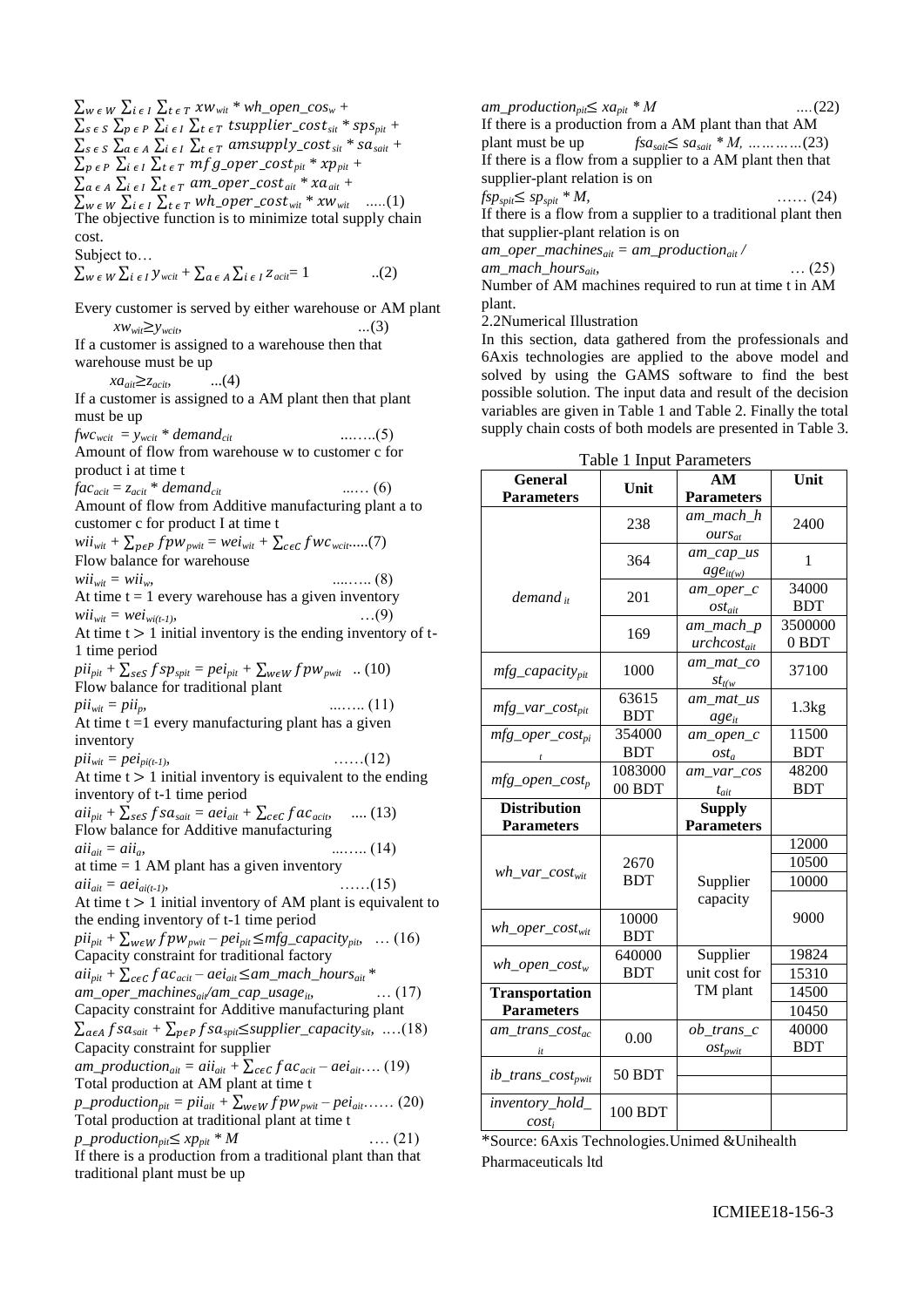| <b>Results</b>                  | Unit           |                     |                |
|---------------------------------|----------------|---------------------|----------------|
|                                 | Period 1       | Period <sub>2</sub> | Period 3       |
| $aii_{ait}$                     | 0              | 0                   | 0              |
| aei <sub>ait</sub>              | $\overline{0}$ | $\overline{0}$      | $\overline{0}$ |
| pii <sub>pit</sub>              | 1200           | 1200                | 0              |
| $pei_{pit}$                     | 1200           | 0                   | 0              |
| $wii_{wi}$                      | 500            | 219                 | 1074           |
| $wei_{wit}$                     | 219            | 1074                | 727            |
| $fsp_{split}$                   | 5400           | 5675                | 5400           |
| $f$ s $a_{sait}$                | 345            | 448                 | 451            |
| $fpw_{pwit}$                    | 0              | 1200                | 0              |
| $fac_{acit}$                    | 69             | 92                  | 78             |
|                                 | 112            | 127                 | 125            |
|                                 | 57             | 71                  | 73             |
|                                 | 43             | 55                  | 71             |
| am_oper_machines <sub>ait</sub> |                | 1                   |                |
| am_production <sub>ait</sub>    | 281            | 345                 | 347            |
| $p\_production$                 | 0              | 2400                | 0              |

Table 2 Solution of Integer Decision variables

Table 3 MIP solution of total supply chain cost

| <b>TM Plant</b> | AM Plant    |
|-----------------|-------------|
| 283291370.00    | 88879156.00 |

From table 2 and table 3 it can be seen that both the starting and ending inventory of AM plant remains zero because this plant anticipates only by the customer demand. On the other hand TM plant maintains the production schedule by forecasting demand based on different specification of hip prosthesis. Another advantage of AM plant is that there is no need of warehouse in this plant, which also reduces the total supply chain cost. Finally the additive manufacturing technology maintains the quicker response with respect to customer demand compared to the TM plant.So, based on the above analysis it can be said that Additive manufacturing is economically feasible for the production of artificial hip implant as the total supply chain cost of AM plant is lower than that of TM plant.

#### **3. Bio Implant Business Model**

Additive manufacturing technology represents a revolutionary manufacturing approach which can engage consumers to create and produce hip bone locally and share their digitized product design and innovation globally. But robust business models are necessary for ensuring the economic sustainability of additive manufacturing of hip prosthesis which will account the profitability aspects of the supply chain constituents, viz., the manufacturer and the hospital, and the utility derived by the end user. Towards this, we present two business models 1) the manufacturer-dominant model 2) the distributor dominant model where the manufacturer of artificial bone adopts this technology, with production taking place at the manufacturer's plants and

manufacturers sell the product to the local distributers (hospitals).The latter scenario is that of a distributer adopting this technology with the final production taking at hospital. The purpose of this section is to outline two business models for additive manufacturing of hip prosthesis and make comparison between them in terms of the earned profit.

### **3.1 Manufacturer-dominant business model**

The manufacturer dominant model is the first supplycentric business model innovation. Here the manufacturer is responsible for the customized manufacturing of hip bone. The conventional supply chain channel is complemented by processes pertaining to the production of customized hip bone, wherein, (a) hospitals order personalized product through the distribution center, (b) the orders are communicated to the manufacturer, (c) the hip bone manufactured using process materials and additive manufacturing machine, (d) the manufacturer transports the customized product back to the distribution center, and (e) the hospitals collects the products from the distribution- center (Fig. 1).



Fig. 1: Manufacturer-Dominant supply chain model

The proposed supply-chain structure also includes the customer–manufacturer channel which facilitates communication between the hospital and the manufacturer with the objective of fulfilling customer demand. In the customer–manufacturer channel the role of the distribution center is made redundant. Fig. 1 shows the customer demand for products (D) the corresponding prices are P. Finally the variables W refer to the price the distributor has to pay to the manufacturer for the products.

## **3.2 Distributor-dominant business model**

In this supply chain model, the product is created using the additive manufacturing technology by the distributor. The hip bone is manufactured using processed materials which have to be ordered from the supplier. Compared to the previous model wherein the manufacturer has processes pertaining to production, in second model this is incorporated with distributors' processes. The variables shown in Fig. 2 are similar to those in Fig. 1 since in both scenarios customer demand exists for product (D) however, unlike the previous scenario wherein the manufacturer fulfilled the order, in this model the customer receives the product from the distributor. The price for D is P. For both models 1 and 2 there is no inventory subsequent to the process for manufacturing product since this is a make-to-order strategy. Finally, for both models presented, there exists an inventory for raw material at distribution center since it is make-to-order.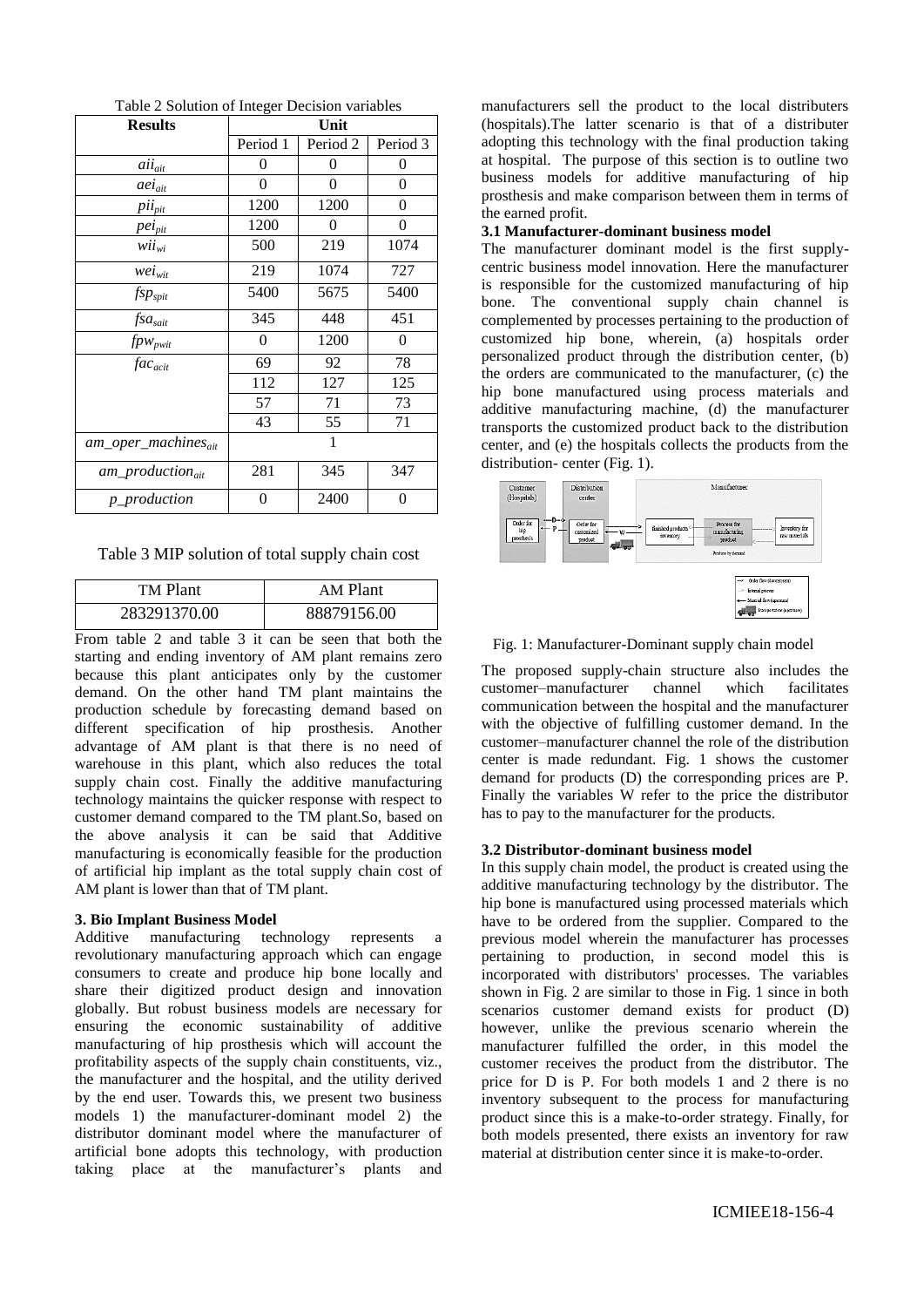

Figure 2: Distributor-Dominant supply chain model

Brief Study of business models:

The additive manufacturing technology will enable manufacturers and distributor to produce hip prosthesis based on customer preferences; this is especially true for the manufacture of product with shape-customization. In additive manufacturing technology, production does not commence until an order is received with clear customer preference information. For the purpose of comparison, we have implemented real data collected from the local market and hospitals for all the business models outlined in the previous section. These are discussed next.

### Parameter definitions:

In this section we present the modeling parameters which have been used in the subsequent equations to calculate inventory and the profitability functions pertaining to the supply-chain centric business models.

*(T)* Operating cycle, *(k)* order times, (*n)* produce times, (*Q)* economic order quantity, *(D)*demand for hip prosthesis, (*P)* price of product, (*W)*purchase price of distributor, (*Ch)* inventory holding cost, (*Co)* cost of transportation each time,  $(C_p)$  operating cost each time,  $(C_u)$  production cost of product,(*Cs)* ordering cost

Business model 1: manufacturer-dominant supply chain

Additive manufacturing of hip bone by the manufacturer decreases the inventory cost of the distributor. In the manufacturer-dominant model, the distributor only bears the inventory costs for finished products. In this part we analyze the profit of supply chain under manufacturerdominant model. The finished products sales of the distributor will, to a certain extent, be affected by the sale of products. In this model the distributor's profit function is:

$$
DP_1 = \frac{(p - w)D - c_o^d - c_h^d}{T}
$$

After the introduction of customized production, the profit of double-channel supply chain under manufacturerdominant model is:

$$
MP_1 = \frac{\sum_{1}^{k} (w - c_u^m) Q^m - c_p^m - c_h^m - c_s^m}{T}
$$

Business model 2: Distributor-dominant supply chain Under the distributor-dominant supply chain, the product is manufactured by the distributor. For enabling the ondemand manufacture of customized hip bones using additive manufacturing the distributor has to set up a raw material inventory. As a result of the introduction of raw material inventory, distributor's inventory cost will be

higher compared to models 1 but distributors 'transportation cost will be eliminated compared to the previous model. Under the distributor -dominant model the distributor will produce the products and the raw materials will be purchased from supplier for producing hip bones by additive manufacturing process. The profit function is:

$$
DP_2 = \frac{(p - c_u^d)D - c_h^d - c_s^d - c_p^d}{T}
$$

#### **4. Finding and Analysis**

Table 4 represents the required data for the profit analysis of the manufacturer dominant model In this model, as the manufacturer adopt AMtechnology, manufacturer's profits increase comparative to distributor's profit.

| Table 4 Data and result for manufacturer dominant model |  |  |  |
|---------------------------------------------------------|--|--|--|
|---------------------------------------------------------|--|--|--|

| <b>Distributor</b>                     | Cost<br>(BDT) | <b>Manufacturer</b>                            | Cost<br>(BDT) |
|----------------------------------------|---------------|------------------------------------------------|---------------|
| Price of<br>product, $P$               | 93550         | Holding<br>$\cos t$ , $c_n^m$                  | 40            |
| Inventory<br>holding cost, $c_h^d$     | 20            | Operating<br>$\cos t$ , $c_n^m$                | 34000         |
| Transportation<br>$\text{cost}, c^d$   | 40000         | Production<br>$\cos t, c_n^m$                  | 53253         |
| Purchase price<br>of distributor.<br>w | 69300         | Supply unit<br>$\cos t$ , $\boldsymbol{c}_s^m$ | 16439         |
| DP <sub>i</sub>                        | 1946393       | $\boldsymbol{MP}_1$                            | 19602<br>53   |

On the other hand, Table 5 shows the profit of distributor in the model 2. In this case distributor's profit increases significantly in comparison to the first model as distributor adopt additive manufacturing technology.

Table 5 Data and result for distributor dominant model

| <b>Distributor</b>              | Cost (BDT) |
|---------------------------------|------------|
| Price of product, $P$           | 93550      |
| Inventory holding cost, $c_n^d$ | 40         |
| Supply unit cost, $c_s^d$       | 16439      |
| Operating cost, $c_n^d$         | 34000      |
| Production cost, $c_n^m$        | 53253      |
| DP,                             | 3243590    |

From the above analysis, it has been found that, the profit of distributor in distributor dominant model is significantly higher than that in manufacturer dominant model. So it would be economically feasible if the distributor adopts the additive manufacturing technology for the production of artificial hip implant and it is important for the manufacturer to adopt the technology first, otherwise if the distributor adopts the technology first, the manufacturer can be replaced. Finally it can be said that the one who adopts the technology first (whether it is manufacturer or distributor) gain higher profits. And if manufacturer allows distributor to adopt the technology and dominate the products market, then he will be squeezed out of market or disrupted by the additive manufacturing technology.